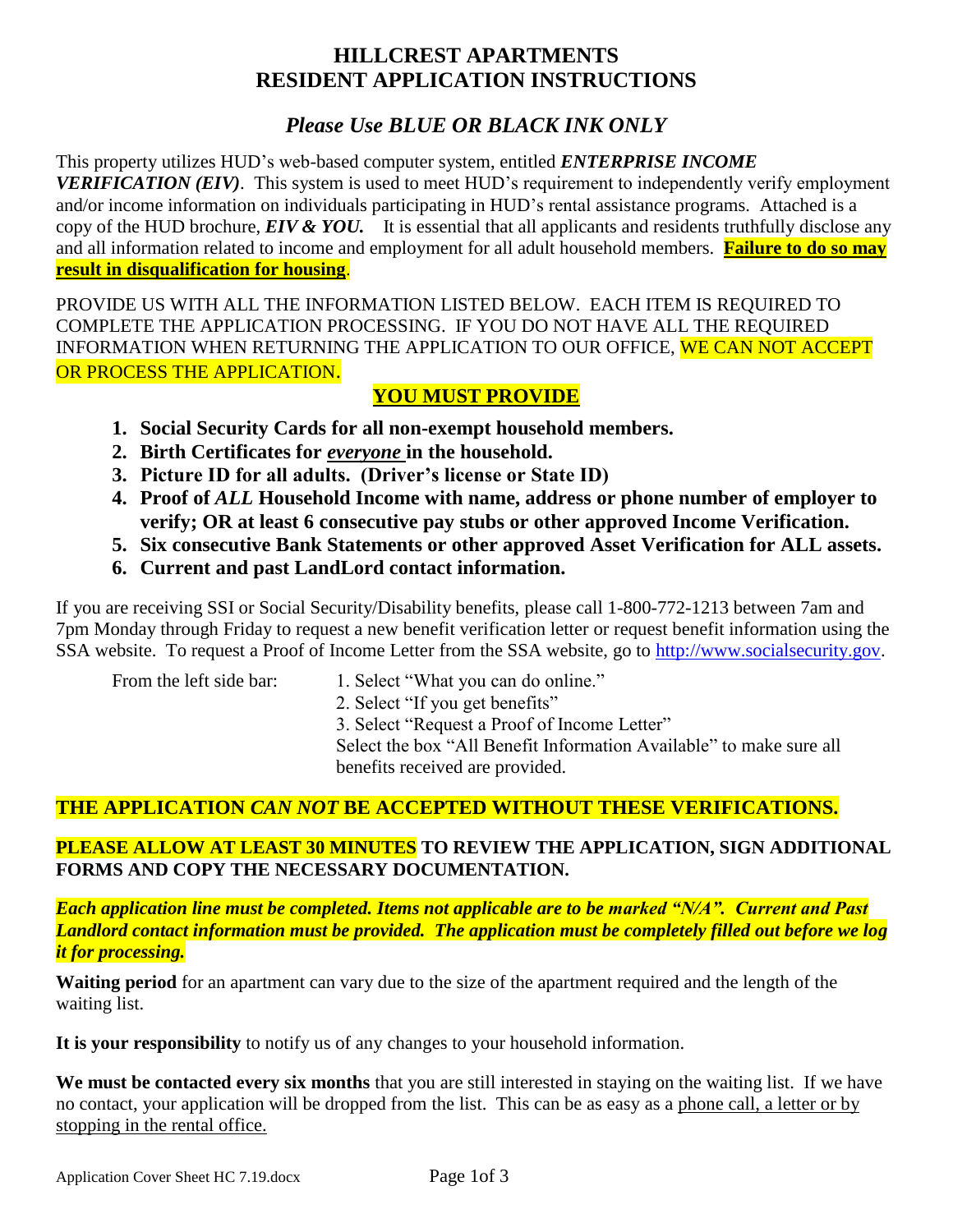### **HILLCREST APARTMENTS**

## *APPLICATION ASSISTANCE AND INFORMATION SHEET*

IF YOU ARE HANDICAPPED OR DISABLED, OR HAVE DIFFICULTY COMPLETING THIS APPLICATION, PLEASE ADVISE US OF YOUR NEEDS WHEN YOU RECEIVE THE APPLICATION OR CALL US TO SCHEDULE ASSISTANCE.

OUR PHONE NUMBER IS (606) 325-2177. OFFICE HOURS ARE 8AM TO 5PM, MONDAY THROUGH FRIDAY.

THE HEARING IMPAIRED USING A TDD DEVICE MAY REACH OUR TDD RELAY SERVICE BY DIALING 711 WITHIN THE STATE OF KENTUCKY, DURING THE SAME OFFICE HOURS.

## APPROPRIATE ASSISTANCE WILL BE PROVIDED IN A CONFIDENTIAL MANNER.

This property is managed by Cardinal Management, Ltd. All Cardinal Management, Ltd. properties are fully committed to Equal Housing Opportunity. As a provider of multi-family rental housing, we will not discriminate in any activity relating to applicants or the rental of dwelling units or in the provision of services or facilities on the basis of race, color, religion, creed, national origin, sex, age, familial status, disability, sexual orientation or gender identity. In addition, we have a legal obligation to provide "reasonable accommodations" to applicants if they or any family members have a disability or handicap.

Compliance actions may include reasonable accommodations. A reasonable accommodation is a change in policy or procedure, to accommodate an applicant or resident with disabilities, or an alteration to the physical characteristics of a dwelling unit or common areas to allow any member of an applicant or resident family accessibility which does not constitute either undue financial or administrative burdens, or a fundamental alteration of the housing program.

The housing provider is not required to provide individually-prescribed or personal items such as hearing aids, eyeglasses, wheelchair, service animals, reading machines, telecommunications equipment in the resident's unit, or a personal reader or interpreter.

## The Applicant Screening Policy:

All applicants for assisted housing will be screened according to the criteria set forth below. These criteria, which are based on those set forth in the HUD Regulations, relate to the individual behavior of each applicant household:

- 1. Past performance in meeting financial obligations, especially rent;
- 2. A record of disturbance of neighbors, destruction of property, or living or housekeeping habits at prior residences which may adversely affect the health, safety or welfare of other residents, or cause damage to the unit or development;
- 3. Involvement in criminal activity on the part of any applicant family member which would adversely affect the health, safety or welfare of other residents;
- 4. A record of eviction from housing or termination from residential programs;
- 5. An applicant's ability and willingness to comply with the terms of the Property's lease;
- 6. An applicant's misrepresentation of any information related to eligibility, award of PRIORITY for admission, allowances, family composition or rent.

For a complete discussion on the methods by which every applicant's performance relating to each of these criteria and how they will be checked, please refer to the property's TENANT SELECTION PLAN. A complete copy of the TENANT SELECTION PLAN is available from the property, upon request.

#### General Principles of Screening:

The Property will be the final judge of what constitutes adequate and credible documentation. If staff have doubts about the honesty or reliability of information received, they may pursue alternative methods, such as home visits, etc., until they are satisfied that their documentation is the best available. This is because landlords have a relationship with applicants that is more similar to that which a management agent has with its residents than do other housing providers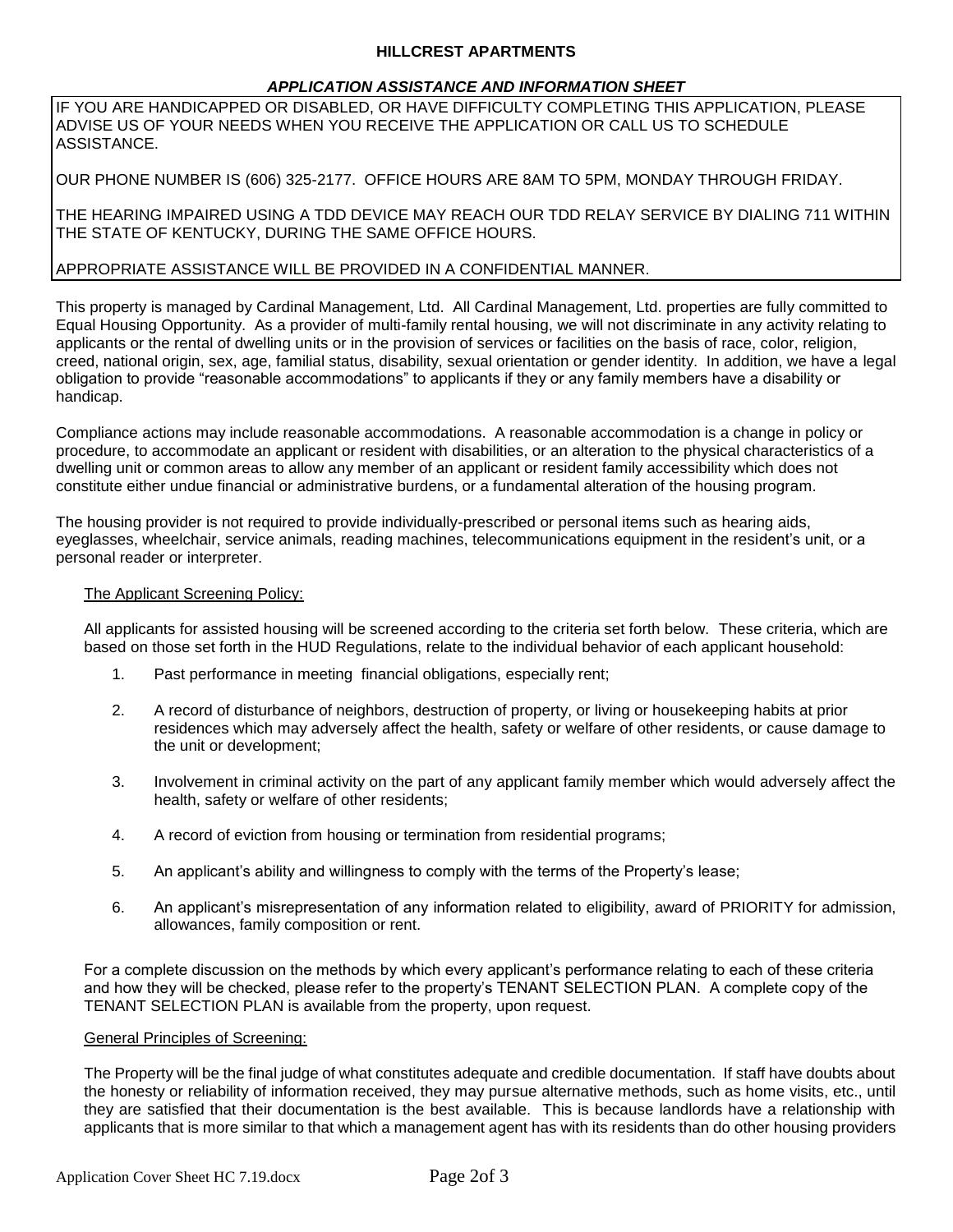such as friends, relatives, shelters or institutions. Also, landlords are more likely to use leases that are comparable to assisted housing leases than are other housing providers.

Screening staff should be prepared to explain to landlords and other housing providers what the obligations of assisted housing tenancy entail, to help these verification sources provide informed references about applicant's future ability to comply with lease requirements.

### Processing the Screening Verification Forms:

Before executing screening verification forms, Property staff will check their former resident files to determine whether the applicant has previously lived at or been evicted from any Agent owned Property. They can also order a check of court records to determine whether the applicant has been evicted from other housing during the same period.

Once the appropriate verification form releases have been executed, the Property should mail out the forms. Telephone verifications may be employed to reduce processing time if the applicant provides accurate telephone information. Each applicant is required to sign *Landlord Verification Forms* to authorize release of the requested information.

- 1. If the landlord or housing provider verifications are not returned in a timely manner, the Property staff will attempt to contact the landlords or housing providers by telephone to encourage their cooperation.
- 2. When telephone verification is employed, Property staff should ask the questions from the appropriate verification form, should write the name of the individual interviewed, the date of the call, the exact responses to the questions, and should sign the form.

## INSTRUCTIONS FOR COMPLETION OF APPLICATION TO RENTAL HOUSING FOR HEAD OF HOUSEHOLD

- PLEASE ANSWER ALL QUESTIONS TRUTHFULLY. WE WILL VERIFY YOUR ANSWERS. ANY MISREPRESENTATION OF INFORMATION RELATED TO ELIGIBILITY, PRIORITY FOR ADMISSION, ALLOWANCES, RENT, FAMILY COMPOSITION, OR PRIOR TENANT HISTORY IS GROUNDS FOR REJECTION.
- ANSWERING QUESTIONS PERTAINING TO HANDICAP OR DISABILITY ARE OPTIONAL. HOWEVER, WITHOUT THIS INFORMATION WE MAY NOT BE ABLE TO (1) DETERMINE YOUR ELIGIBILITY OR NEED FOR SPECIAL HOUSING FEATURES; OR (2) CALCULATE YOUR RENT CORRECTLY. FAMILIES WITH HANDICAPPED OR DISABLED MEMBERS MAY BE ENTITLED TO CERTAIN DEDUCTIONS FROM INCOME THAT EFFECT RENT.

IF YOU ANSWER THESE QUESTIONS WE WILL NEED TO VERIFY THAT YOU OR A FAMILY MEMBER IS HANDICAPPED OR DISABLED. WE DO NOT NEED TO KNOW THE NATURE, EXTENT, OR CURRENT CONDITION OF THE HANDICAP OR DISABILITY. WE WILL NEED TO KNOW THAT YOU MEET THE FEDERAL DEFINITIONS THAT APPLY TO THESE TERMS AND THAT YOU CAN ABIDE BY THE TERMS OF OUR LEASE.

- INFORMATION YOU PROVIDE ON HANDICAP OR DISABILITY STATUS WILL BE TREATED AS CONFIDENTIAL BY MANAGEMENT. IN ACCORDANCE WITH PROGRAM REGULATIONS, INFORMATION MAY BE RELEASED TO APPROPRIATE FEDERAL, STATE OR LOCAL AGENCIES.
	- 1. Complete all sections. Do not leave any section blank, even those which do not apply to you. For instance, if a section asks for a drivers license and you do not have a drivers license, you may enter "none" or "N/A" (not applicable).
	- 2. As head of household, you will complete this application form. Each additional adult who will live in the apartment must sign this application, and the consent to the release of information forms, necessary to qualify the eligibility of the household.
	- 3. It is important that all information on this form and all other required forms be complete and correct. False, incomplete, or misleading information will cause your household's application to be rejected.
	- 4. As long as your application is on file with us, it is your responsibility to contact us whenever your address, telephone number, income situation, or family size changes.
	- 5. After we accept your application, we will make a preliminary determination of eligibility. If your household appears to be eligible for housing, your application will be further processed and if determined eligible, later placed on a waiting list. This does not guarantee that your household will be offered an apartment. If after complete processing, it is established that your household is not actually eligible or not actually qualified for housing, your application will be rejected. We will process your application according to our standard procedures.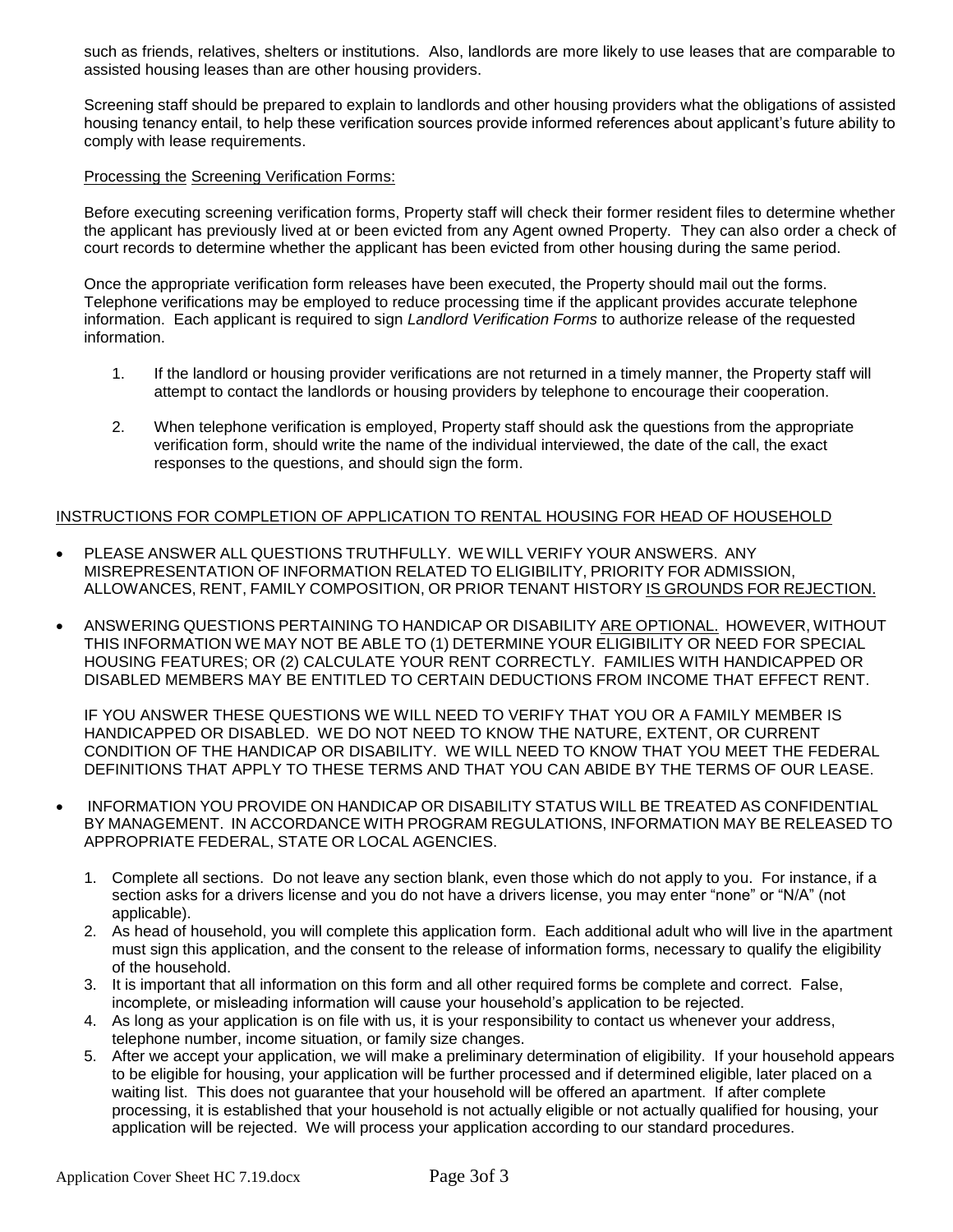Date:

| <b>Property Name:</b>           | <b>Hillcrest Apartments</b>                    | Telephone:                | 606-325-2177             |    |  |  |
|---------------------------------|------------------------------------------------|---------------------------|--------------------------|----|--|--|
| Address:                        | 215 Carl Perkins Dr.                           | Fax:                      | 606-325-9465             |    |  |  |
| Address 2:<br>Ashland, KY 41101 |                                                | TTD/TTY:                  | 711 National Voice Relay |    |  |  |
| <b>Property Web Site</b><br>n/a |                                                | Email                     | hillcrestapt@msn.com     |    |  |  |
|                                 | (Please return this form to the above address) |                           |                          |    |  |  |
| For Office Use Only:            |                                                |                           |                          |    |  |  |
| Date application received       |                                                | Time application received |                          | Bv |  |  |

**UNIT SIZE/FEATURES:** The owner/agent will take your unit preferences/requirements in to consideration. The owner/agents occupancy standards indicate a minimum of one person per bedroom and maximum of two people per bedroom. Please indicate unit size preferences below. Please indicate any necessary special features below and if selected complete the special needs questionnaire attachment.

| .                     | ---------------          |
|-----------------------|--------------------------|
| $\Box$ 2 Bedroom Unit | Mobility Accessible Unit |
| 3 Bedroom Unit        | Special features: Pleas  |
|                       |                          |

## **Unit Size Special Features**

| סאוט           | <b>ODGUIAL LIGILUIGS</b>             |
|----------------|--------------------------------------|
| 2 Bedroom Unit | <b>Mobility Accessible Unit</b>      |
| 3 Bedroom Unit | Special features: Please list below: |
|                |                                      |

**PREFERENCES:** The owner/agent places household in units based on the date and time the completed application is received and the household's eligibility for preference. Please indicate if you qualify for any of the preferences indicated below.

Do you believe you qualify for a preference because you have been displaced by government action or presidentially declared disaster? YES\_\_\_\_\_ NO\_\_\_\_\_ If yes, explain \_\_\_\_\_\_\_

I currently live on this property and am requesting a new unit  $\Box$  Yes  $\Box$  No

| <b>Applicant Name</b>                                            |                                                                                                                                                                                                                                                                                                                                                 |
|------------------------------------------------------------------|-------------------------------------------------------------------------------------------------------------------------------------------------------------------------------------------------------------------------------------------------------------------------------------------------------------------------------------------------|
| <b>Preferred Name</b>                                            |                                                                                                                                                                                                                                                                                                                                                 |
| How did you hear about us?                                       |                                                                                                                                                                                                                                                                                                                                                 |
| Gender                                                           | Prefer not to disclose<br>Female    <br>Male                                                                                                                                                                                                                                                                                                    |
| <b>Citizenship Status</b>                                        | <b>United States Citizen</b><br>Eligible Non-Citizen<br>Ineligible Non-Citizen                                                                                                                                                                                                                                                                  |
| What is your relationship<br>to the Head of<br>household?        | Head of Household $\Box$ *Co-head $\Box$ *Spouse $\Box$ Child $\Box$ Other adult<br>Foster adult/child<br>Live-in Aide (live in aides complete a different application and must be approved before move in)<br>None of the Above<br>*You may indicate one co-head or one spouse but not both. You are not required to have a co-head or spouse. |
| <b>Current Address</b>                                           |                                                                                                                                                                                                                                                                                                                                                 |
| <b>Address Line 2</b>                                            |                                                                                                                                                                                                                                                                                                                                                 |
| City, State, Zip                                                 |                                                                                                                                                                                                                                                                                                                                                 |
| Previous Address (if less<br>than 2 years at current<br>address) |                                                                                                                                                                                                                                                                                                                                                 |

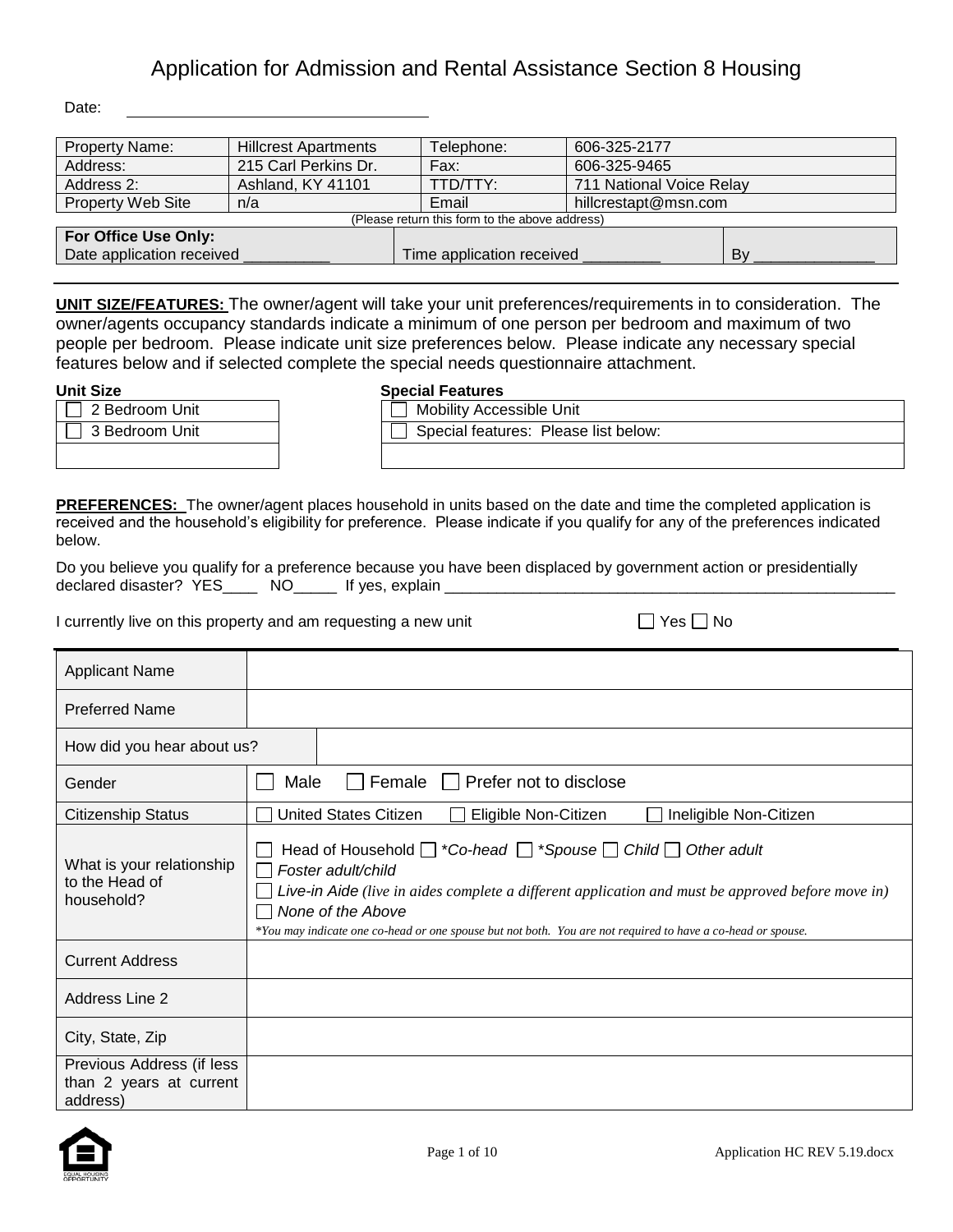| Home Phone                                                                                                                                                                                                                                                                                                                    |  |                                                                                                                  |           |               |             |
|-------------------------------------------------------------------------------------------------------------------------------------------------------------------------------------------------------------------------------------------------------------------------------------------------------------------------------|--|------------------------------------------------------------------------------------------------------------------|-----------|---------------|-------------|
| <b>Cell Phone</b>                                                                                                                                                                                                                                                                                                             |  |                                                                                                                  |           |               |             |
| Email address                                                                                                                                                                                                                                                                                                                 |  |                                                                                                                  |           |               |             |
| <b>Work Phone</b>                                                                                                                                                                                                                                                                                                             |  |                                                                                                                  |           |               |             |
| Emergency/Alternate Contact Name and<br><b>Phone Number</b>                                                                                                                                                                                                                                                                   |  |                                                                                                                  |           |               |             |
| May we contact you at work?                                                                                                                                                                                                                                                                                                   |  |                                                                                                                  |           | $\Box$ Yes    | $\Box$ No   |
| Date of Birth                                                                                                                                                                                                                                                                                                                 |  |                                                                                                                  |           |               |             |
| <b>Social Security Number</b>                                                                                                                                                                                                                                                                                                 |  |                                                                                                                  |           |               |             |
| If you have no Social Security Number, you claim you are exempt because                                                                                                                                                                                                                                                       |  | You are an ineligible non-citizen □ You were 62 as of 1/31/10 and receiving HUD housing assistance as of 1/31/10 |           |               |             |
| Are you currently receiving housing assistance from HUD or a PHA?                                                                                                                                                                                                                                                             |  |                                                                                                                  |           | Yes           | $\Box$ No   |
| Have you ever lived at Hillcrest, Bruce, Gla Low or Unity Square Apartments?                                                                                                                                                                                                                                                  |  |                                                                                                                  |           | Yes           | No          |
| If yes, which complex? ________________; Apt. #_______; Lessee name __________                                                                                                                                                                                                                                                |  |                                                                                                                  |           |               |             |
| Have you recently <i>applied</i> for an apartment at Hillcrest, Bruce, Gla Low or Unity Square Apartments?                                                                                                                                                                                                                    |  |                                                                                                                  |           | Yes           | No          |
| If yes, which complex? __________                                                                                                                                                                                                                                                                                             |  |                                                                                                                  |           |               |             |
| Are you a student enrolled in an institute of higher education?                                                                                                                                                                                                                                                               |  |                                                                                                                  |           | Yes           | No          |
| If yes, name of school:                                                                                                                                                                                                                                                                                                       |  |                                                                                                                  | Full-time |               | Part-time   |
| Have you ever used a different name from the name listed above?                                                                                                                                                                                                                                                               |  |                                                                                                                  | Yes       | No            |             |
| If yes, please list names used<br>and dates when used                                                                                                                                                                                                                                                                         |  |                                                                                                                  |           |               |             |
| Have you ever been convicted of a crime?                                                                                                                                                                                                                                                                                      |  |                                                                                                                  |           |               |             |
| If yes, indicated if the conviction(s) was a felony, misdemeanor or check both boxes if                                                                                                                                                                                                                                       |  |                                                                                                                  |           | Yes           | No          |
| you have been convicted of both.                                                                                                                                                                                                                                                                                              |  |                                                                                                                  | Felony    |               | Misdemeanor |
| Are you or is any member of the household required to register with any state lifetime sex offender or<br>other sex offender registry?                                                                                                                                                                                        |  |                                                                                                                  |           | Yes           | $\Box$ No   |
| Have you ever been evicted from a federally funded housing program for a lease violation including<br>drug use or failure to report a crime?                                                                                                                                                                                  |  |                                                                                                                  |           | $\square$ Yes | $\Box$ No   |
| If yes, when                                                                                                                                                                                                                                                                                                                  |  |                                                                                                                  |           |               |             |
| Please indicate each state where you have lived: This disclosure is mandatory under HUD rules and criminal screening will be<br>reviewed in each state listed and via national criminal screening/sex offender databases. Failure to provide a complete and accurate<br>list will result in the rejection of the application. |  |                                                                                                                  |           |               |             |
| $\Box$ AL $\Box$ AK $\Box$ AZ $\Box$ AR $\Box$ CA $\Box$ CO $\Box$ CT $\Box$ DE $\Box$ FL $\Box$ GA $\Box$ HI $\Box$ ID $\Box$ IL $\Box$ IN $\Box$ IA                                                                                                                                                                         |  |                                                                                                                  |           |               |             |
| $\square$ KS $\square$ KY $\square$ LA $\square$ ME $\square$ MD $\square$ MA $\square$ MI $\square$ MN $\square$ MS $\square$ MO $\square$ MT $\square$ NE $\square$ NV $\square$ NH                                                                                                                                         |  |                                                                                                                  |           |               |             |
| $\square$ ni $\square$ nm $\square$ ny $\square$ nc $\square$ nd $\square$ oh $\square$ ok $\square$ or $\square$ pa $\square$ ri $\square$ sc $\square$ sd $\square$ tn $\square$ tx $\square$ ut<br>$\Box$ VT $\Box$ VA $\Box$ WA $\Box$ WV $\Box$ WI $\Box$ WY $\Box$ Washington D.C                                       |  |                                                                                                                  |           |               |             |



 $\mathbf{r}$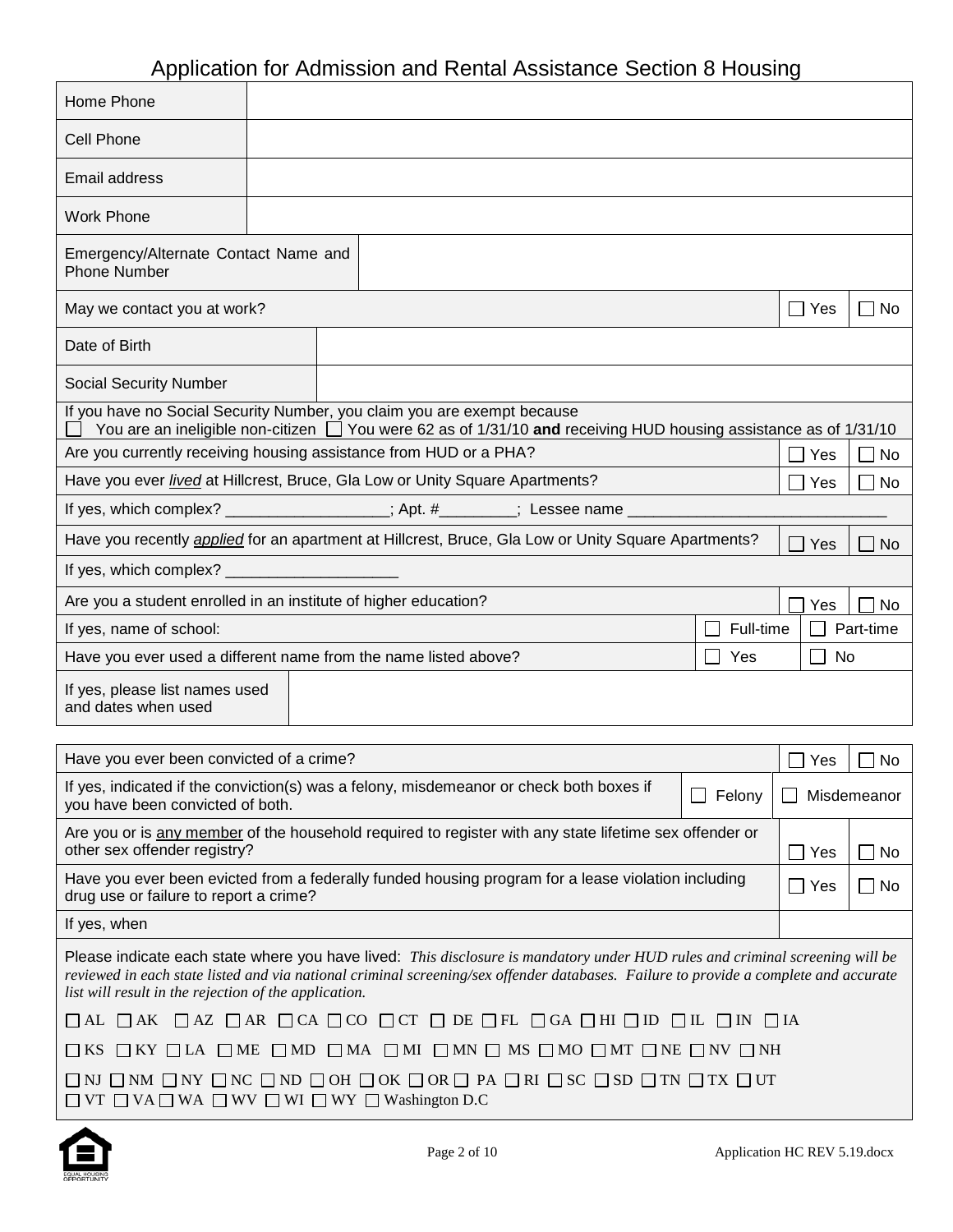## **HOUSEHOLD COMPOSITION AND CHARACTERISTICS**:

|                                                                                                                                                         | If you are the Head of Household (HOH), please complete this section which provides information about OTHER<br>household members. Make a copy of this page if more than four people will live in the unit. This application must                                                                                                                           |  |     |  |    |  |  |
|---------------------------------------------------------------------------------------------------------------------------------------------------------|------------------------------------------------------------------------------------------------------------------------------------------------------------------------------------------------------------------------------------------------------------------------------------------------------------------------------------------------------------|--|-----|--|----|--|--|
|                                                                                                                                                         | include information about everyone who will live in the unit. If you are not the HOH, please skip to questions about income and                                                                                                                                                                                                                            |  |     |  |    |  |  |
| assets.                                                                                                                                                 |                                                                                                                                                                                                                                                                                                                                                            |  |     |  |    |  |  |
|                                                                                                                                                         | Will anyone else live in the unit with you? (If yes, please complete the following and note that all adults<br>$\overline{\phantom{a}}$<br>Yes<br>$\Box$ No<br>must complete their own application. If no, please skip to the next section.)                                                                                                               |  |     |  |    |  |  |
|                                                                                                                                                         | Adults<br><b>Minors</b><br>How many people will live in the unit?                                                                                                                                                                                                                                                                                          |  |     |  |    |  |  |
| <b>ADDITIONAL HOUSEHOLD MEMBER'S FULL NAME</b>                                                                                                          |                                                                                                                                                                                                                                                                                                                                                            |  |     |  |    |  |  |
| Name                                                                                                                                                    |                                                                                                                                                                                                                                                                                                                                                            |  |     |  |    |  |  |
| What is your relationship<br>to the Head of household?                                                                                                  | Head of Household $\Box$ *Co-head $\Box$ *Spouse $\Box$ Child $\Box$ Other adult<br>Foster adult/child $\Box$ Live-in Aide $\Box$ None of the Above<br>(live in aides complete a different application and must be approved before move in)<br>*You may indicate one co-head or one spouse but not both. You are not required to have a co-head or spouse. |  |     |  |    |  |  |
|                                                                                                                                                         | Have you ever used a different name from the name listed above?                                                                                                                                                                                                                                                                                            |  | Yes |  | No |  |  |
| If yes, please list names used<br>and dates when used                                                                                                   |                                                                                                                                                                                                                                                                                                                                                            |  |     |  |    |  |  |
| <b>SSN</b>                                                                                                                                              | Date of Birth                                                                                                                                                                                                                                                                                                                                              |  |     |  |    |  |  |
| Please indicate each state where this person has lived                                                                                                  |                                                                                                                                                                                                                                                                                                                                                            |  |     |  |    |  |  |
| AL<br>  AK<br>$\mathsf{L}$                                                                                                                              | $\Box$ AZ $\Box$ AR $\Box$ CA $\Box$ CO $\Box$ CT $\Box$ DE $\Box$ FL $\Box$ GA $\Box$ HI $\Box$ ID $\Box$ IL $\Box$ IN $\Box$ IA                                                                                                                                                                                                                          |  |     |  |    |  |  |
| ME<br>KS<br>$KY$ LA                                                                                                                                     | $\Box$ MD $\Box$ MA $\Box$ MI $\Box$ MN $\Box$ MS $\Box$ MO $\Box$ MT $\Box$ NE $\Box$ NV $\Box$ NH                                                                                                                                                                                                                                                        |  |     |  |    |  |  |
|                                                                                                                                                         | NJ $\Box$ NM $\Box$ NY $\Box$ NC $\Box$ ND $\Box$ OH $\Box$ OK $\Box$ OR $\Box$ PA $\Box$ RI $\Box$ SC $\Box$ SD $\Box$ TN $\Box$ TX $\Box$ UT                                                                                                                                                                                                             |  |     |  |    |  |  |
|                                                                                                                                                         | $\Box$ VT $\Box$ VA $\Box$ WA $\Box$ WV $\Box$ WI $\Box$ WY $\Box$ Washington D.C.                                                                                                                                                                                                                                                                         |  |     |  |    |  |  |
|                                                                                                                                                         |                                                                                                                                                                                                                                                                                                                                                            |  |     |  |    |  |  |
| <b>ADDITIONAL HOUSEHOLD MEMBER'S FULL NAME</b>                                                                                                          |                                                                                                                                                                                                                                                                                                                                                            |  |     |  |    |  |  |
| Name                                                                                                                                                    |                                                                                                                                                                                                                                                                                                                                                            |  |     |  |    |  |  |
| What is your relationship                                                                                                                               | Head of Household $\Box$ *Co-head $\Box$ *Spouse $\Box$ Child $\Box$ Other adult<br>$\Box$                                                                                                                                                                                                                                                                 |  |     |  |    |  |  |
| to the Head of household?                                                                                                                               | Foster adult/child $\Box$ Live-in Aide $\Box$ None of the Above                                                                                                                                                                                                                                                                                            |  |     |  |    |  |  |
|                                                                                                                                                         | (live in aides complete a different application and must be approved before move in)<br>*You may indicate one co-head or one spouse but not both. You are not required to have a co-head or spouse.                                                                                                                                                        |  |     |  |    |  |  |
|                                                                                                                                                         | Have you ever used a different name from the name listed above?                                                                                                                                                                                                                                                                                            |  | Yes |  | No |  |  |
| If yes, please list names used<br>and dates when used                                                                                                   |                                                                                                                                                                                                                                                                                                                                                            |  |     |  |    |  |  |
| <b>SSN</b>                                                                                                                                              | Date of Birth                                                                                                                                                                                                                                                                                                                                              |  |     |  |    |  |  |
| Please indicate each state where this person has lived                                                                                                  |                                                                                                                                                                                                                                                                                                                                                            |  |     |  |    |  |  |
| $\Box$ AZ $\Box$ AR $\Box$ CA $\Box$ CO $\Box$ CT $\Box$ DE $\Box$ FL $\Box$ GA $\Box$ HI $\Box$ ID<br>$\Box$ AK<br>$\overline{\phantom{a}}$ IA<br>  AL |                                                                                                                                                                                                                                                                                                                                                            |  |     |  |    |  |  |
| $\Box$ ME $\Box$ MD $\Box$ MA $\Box$ MI $\Box$ MN $\Box$ MS $\Box$ MO $\Box$ MT $\Box$ NE $\Box$ NV $\Box$ NH<br>$KY$ $\Box$ LA<br>KS                   |                                                                                                                                                                                                                                                                                                                                                            |  |     |  |    |  |  |
| NJ $\Box$ NM $\Box$ NY $\Box$ NC $\Box$ ND $\Box$ OH $\Box$ OK $\Box$ OR $\Box$ PA $\Box$ RI $\Box$ SC $\Box$ SD $\Box$ TN $\Box$ TX $\Box$ UT          |                                                                                                                                                                                                                                                                                                                                                            |  |     |  |    |  |  |
|                                                                                                                                                         | VT $\Box$ VA $\Box$ WA $\Box$ WV $\Box$ WI $\Box$ WY $\Box$ Washington D.C.                                                                                                                                                                                                                                                                                |  |     |  |    |  |  |

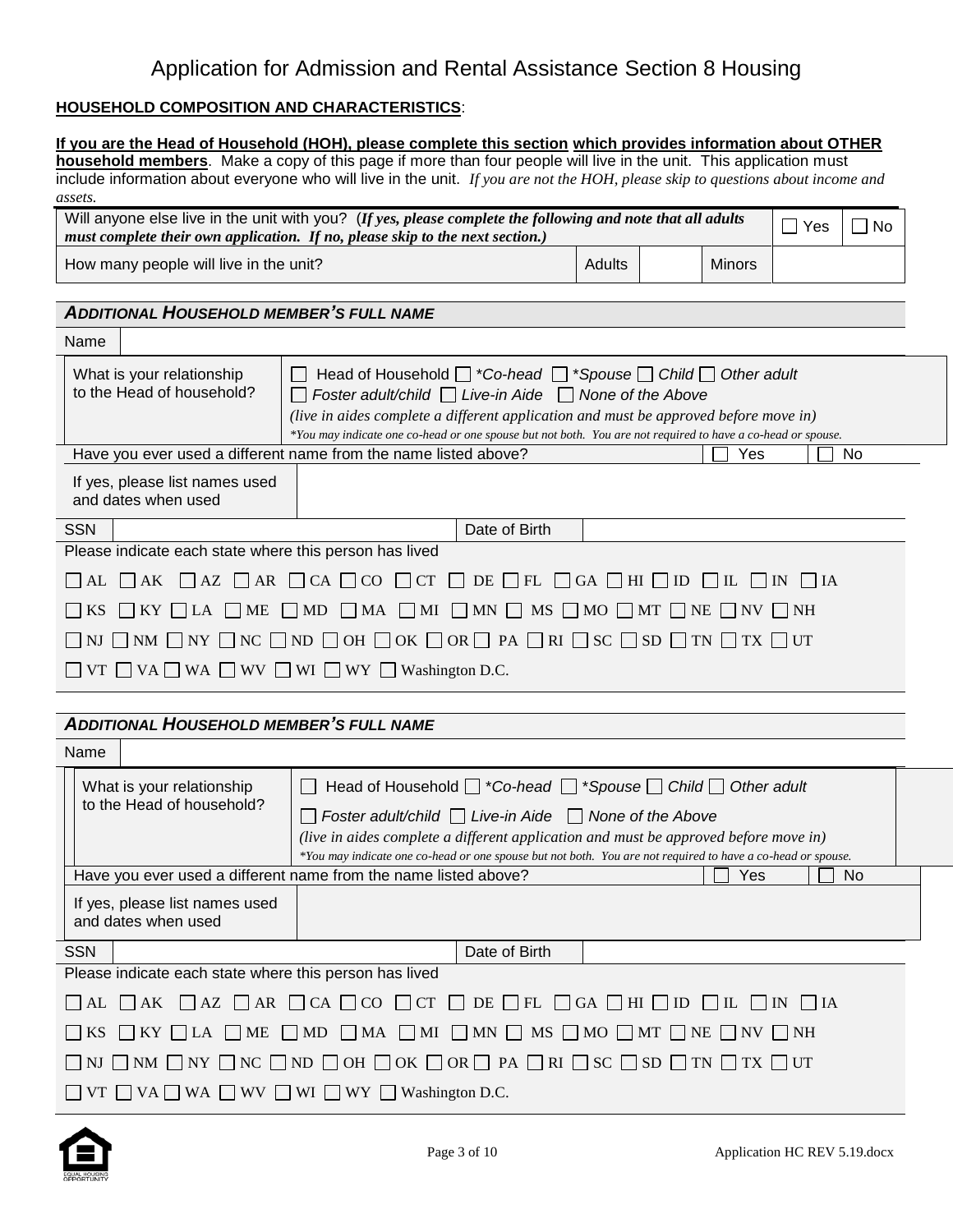|                                                                                                                                                       | <b>ADDITIONAL HOUSEHOLD MEMBER'S FULL NAME</b>                  |                                                        |                                                                                                                           |  |  |  |
|-------------------------------------------------------------------------------------------------------------------------------------------------------|-----------------------------------------------------------------|--------------------------------------------------------|---------------------------------------------------------------------------------------------------------------------------|--|--|--|
|                                                                                                                                                       | Name                                                            |                                                        |                                                                                                                           |  |  |  |
| What is your relationship                                                                                                                             |                                                                 | to the Head of household?                              | $\Box$ Head of Household $\Box$ *Co-head $\Box$ *Spouse $\Box$ Child $\Box$ Other adult                                   |  |  |  |
|                                                                                                                                                       |                                                                 |                                                        | $\Box$ Foster adult/child $\Box$ Live-in Aide $\Box$ None of the Above                                                    |  |  |  |
|                                                                                                                                                       |                                                                 |                                                        | (live in aides complete a different application and must be approved before move in)                                      |  |  |  |
|                                                                                                                                                       |                                                                 |                                                        | *You may indicate one co-head or one spouse but not both. You are not required to have a co-head or spouse.<br>Yes<br>No. |  |  |  |
|                                                                                                                                                       | Have you ever used a different name from the name listed above? |                                                        |                                                                                                                           |  |  |  |
|                                                                                                                                                       | If yes, please list names used<br>and dates when used           |                                                        |                                                                                                                           |  |  |  |
|                                                                                                                                                       |                                                                 |                                                        |                                                                                                                           |  |  |  |
|                                                                                                                                                       | <b>SSN</b>                                                      |                                                        | Date of Birth                                                                                                             |  |  |  |
|                                                                                                                                                       |                                                                 | Please indicate each state where this person has lived |                                                                                                                           |  |  |  |
| $\Box$ AL $\Box$ AZ $\Box$ AR $\Box$ CA $\Box$ CO $\Box$ CT $\Box$ DE $\Box$ FL $\Box$ GA $\Box$ HI $\Box$ ID $\Box$ IL $\Box$ IN $\Box$ IA           |                                                                 |                                                        |                                                                                                                           |  |  |  |
| $\Box$ KS $\Box$ KY $\Box$ LA $\Box$ ME $\Box$ MD $\Box$ MA $\Box$ MI $\Box$ MN $\Box$ MS $\Box$ MO $\Box$ MT $\Box$ NE $\Box$ NV $\Box$ NH           |                                                                 |                                                        |                                                                                                                           |  |  |  |
| $\Box$ nj $\Box$ nm $\Box$ ny $\Box$ nc $\Box$ nd $\Box$ oh $\Box$ ok $\Box$ or $\Box$ PA $\Box$ ri $\Box$ SC $\Box$ SD $\Box$ TN $\Box$ TX $\Box$ UT |                                                                 |                                                        |                                                                                                                           |  |  |  |
|                                                                                                                                                       |                                                                 |                                                        | $\Box$ VT $\Box$ VA $\Box$ WA $\Box$ WV $\Box$ WI $\Box$ WY $\Box$ Washington D.C.                                        |  |  |  |
|                                                                                                                                                       |                                                                 |                                                        |                                                                                                                           |  |  |  |

## *ADDITIONAL HOUSEHOLD MEMBER'S FULL NAME*

| <b>Name</b>                                            |                                                                                                                                                       |  |  |                                                                                                                                                                                                                                                    |               |  |     |     |
|--------------------------------------------------------|-------------------------------------------------------------------------------------------------------------------------------------------------------|--|--|----------------------------------------------------------------------------------------------------------------------------------------------------------------------------------------------------------------------------------------------------|---------------|--|-----|-----|
| What is your relationship<br>to the Head of household? |                                                                                                                                                       |  |  | Head of Household $\Box$ *Co-head $\Box$ *Spouse $\Box$ Child $\Box$ Other adult<br>$\Box$ Foster adult/child $\Box$ Live-in Aide $\Box$ None of the Above<br>(live in aides complete a different application and must be approved before move in) |               |  |     |     |
|                                                        |                                                                                                                                                       |  |  | *You may indicate one co-head or one spouse but not both. You are not required to have a co-head or spouse.                                                                                                                                        |               |  | Yes | No. |
|                                                        | Have you ever used a different name from the name listed above?<br>If yes, please list names used<br>and dates when used                              |  |  |                                                                                                                                                                                                                                                    |               |  |     |     |
|                                                        | <b>SSN</b>                                                                                                                                            |  |  |                                                                                                                                                                                                                                                    | Date of Birth |  |     |     |
|                                                        |                                                                                                                                                       |  |  | Please indicate each state where this person has lived                                                                                                                                                                                             |               |  |     |     |
|                                                        | $\Box$ AL $\Box$ AK $\Box$ AZ $\Box$ AR $\Box$ CA $\Box$ CO $\Box$ CT $\Box$ DE $\Box$ FL $\Box$ GA $\Box$ HI $\Box$ ID $\Box$ IL $\Box$ IN $\Box$ IA |  |  |                                                                                                                                                                                                                                                    |               |  |     |     |
|                                                        | $\Box$ KS $\Box$ KY $\Box$ LA $\Box$ ME $\Box$ MD $\Box$ MA $\Box$ MI $\Box$ MN $\Box$ MS $\Box$ MO $\Box$ MT $\Box$ NE $\Box$ NV $\Box$ NH           |  |  |                                                                                                                                                                                                                                                    |               |  |     |     |
|                                                        | $\Box$ NJ $\Box$ NM $\Box$ NY $\Box$ NC $\Box$ ND $\Box$ OH $\Box$ OK $\Box$ OR $\Box$ PA $\Box$ RI $\Box$ SC $\Box$ SD $\Box$ TN $\Box$ TX $\Box$ UT |  |  |                                                                                                                                                                                                                                                    |               |  |     |     |
|                                                        |                                                                                                                                                       |  |  | $\Box$ VT $\Box$ VA $\Box$ WA $\Box$ WV $\Box$ WI $\Box$ WY $\Box$ Washington D.C.                                                                                                                                                                 |               |  |     |     |

# *HOUSEHOLD RENTAL HISTORY:*

| <b>Current Landlord Name</b> |  |
|------------------------------|--|
| <b>Landlord Address</b>      |  |
| <b>Landlord Address</b>      |  |
| City, State, Zip             |  |

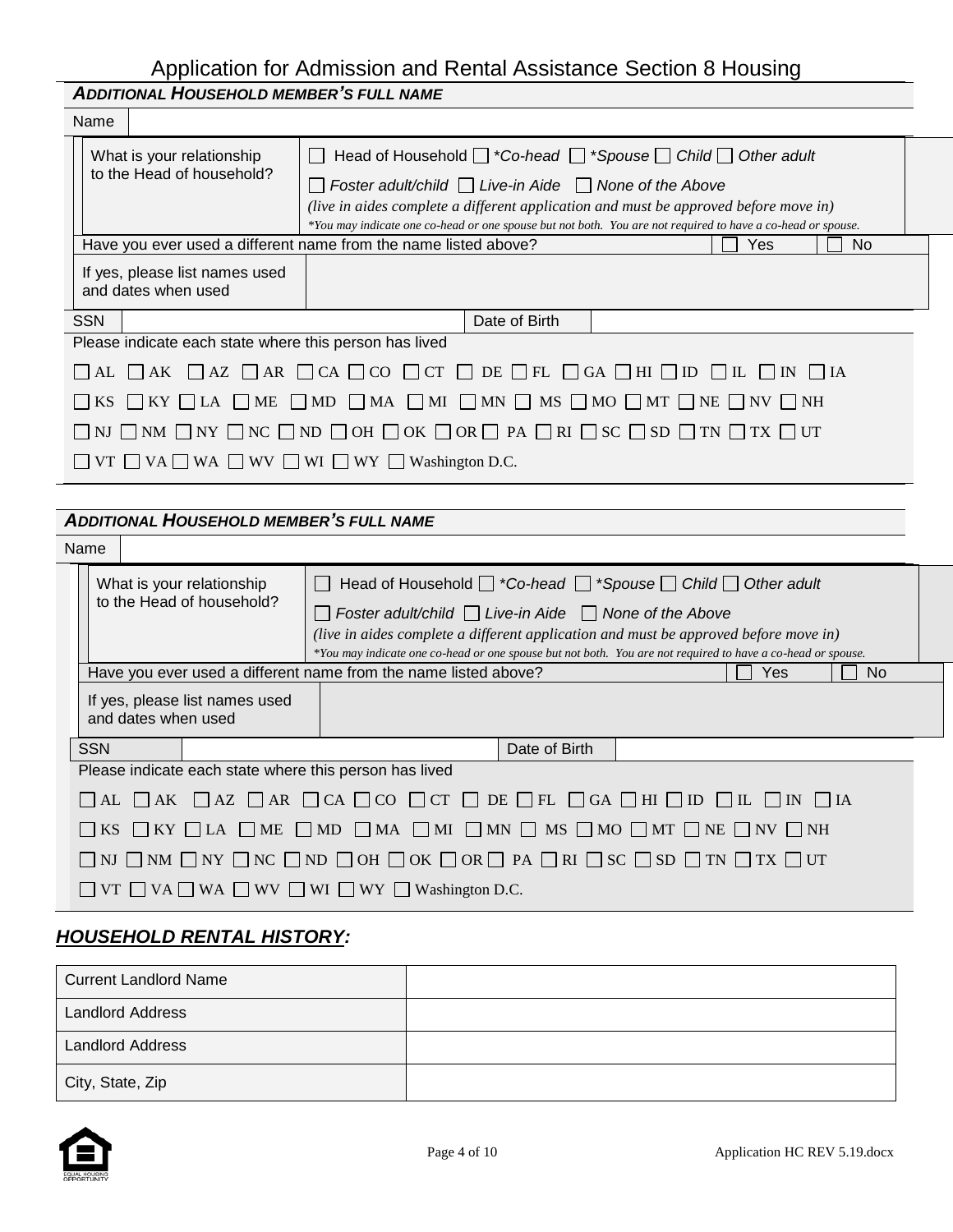| Contact Name (if known)                                                                                                                                           |  |     |           |
|-------------------------------------------------------------------------------------------------------------------------------------------------------------------|--|-----|-----------|
| <b>Phone Number</b>                                                                                                                                               |  |     |           |
| How long have you lived at this address                                                                                                                           |  |     |           |
| Reason for leaving                                                                                                                                                |  |     |           |
| Were you ever asked to allow or participate in extermination of pests other than regularly<br>scheduled pest control? (Includes roaches, bed bugs, rodents, etc.) |  |     | l No      |
| Do you currently have any outstanding overdue balances owed to this landlord?                                                                                     |  | Yes | No        |
| Have you given this landlord notice that you will be moving?                                                                                                      |  |     | <b>No</b> |
| Have you been evicted or is this landlord attempting to evict you or another person living with you?                                                              |  |     | ∣No       |
| Have you ever been asked to sign a repayment agreement to return money to HUD?                                                                                    |  | Yes | <b>No</b> |

| Previous Landlord #1                                                                                                                                              |             |       |
|-------------------------------------------------------------------------------------------------------------------------------------------------------------------|-------------|-------|
| Address                                                                                                                                                           |             |       |
| Address                                                                                                                                                           |             |       |
| City, State, Zip                                                                                                                                                  |             |       |
| Contact Name (if known)                                                                                                                                           |             |       |
| <b>Phone Number</b>                                                                                                                                               |             |       |
| How long did you live at this address                                                                                                                             |             |       |
| Reason for leaving                                                                                                                                                |             |       |
| Were you or any member of your household evicted from this property?                                                                                              | Yes         | No.   |
| Were you ever asked to allow or participate in extermination of pests other than regularly<br>scheduled pest control? (Includes roaches, bed bugs, rodents, etc.) | Yes<br>a sa | ∣ ∣No |
| Did you owe the previous landlord any money when you left or do you currently have any<br>outstanding balances owed to this landlord?                             | Yes         | No    |
| Have you ever been asked, by this landlord, to sign a repayment agreement to return money to<br>HUD?                                                              | Yes         | No    |

| Previous Landlord #2                                                                                                                                              |     |     |
|-------------------------------------------------------------------------------------------------------------------------------------------------------------------|-----|-----|
| Address                                                                                                                                                           |     |     |
| Address                                                                                                                                                           |     |     |
| City, State, Zip                                                                                                                                                  |     |     |
| Contact Name (if known)                                                                                                                                           |     |     |
| <b>Phone Number</b>                                                                                                                                               |     |     |
| How long did you live at this address                                                                                                                             |     |     |
| Reason for leaving                                                                                                                                                |     |     |
| Were you or any member of your household evicted from this property?                                                                                              | Yes | No. |
| Were you ever asked to allow or participate in extermination of pests other than regularly<br>scheduled pest control? (Includes roaches, bed bugs, rodents, etc.) | Yes | No  |
| Did you owe the previous landlord any money when you left or do you currently have any<br>outstanding balances owed to this landlord?                             | Yes | No  |
| Have you ever been asked, by this landlord, to sign a repayment agreement to return money to<br>HUD?                                                              | Yes | No. |

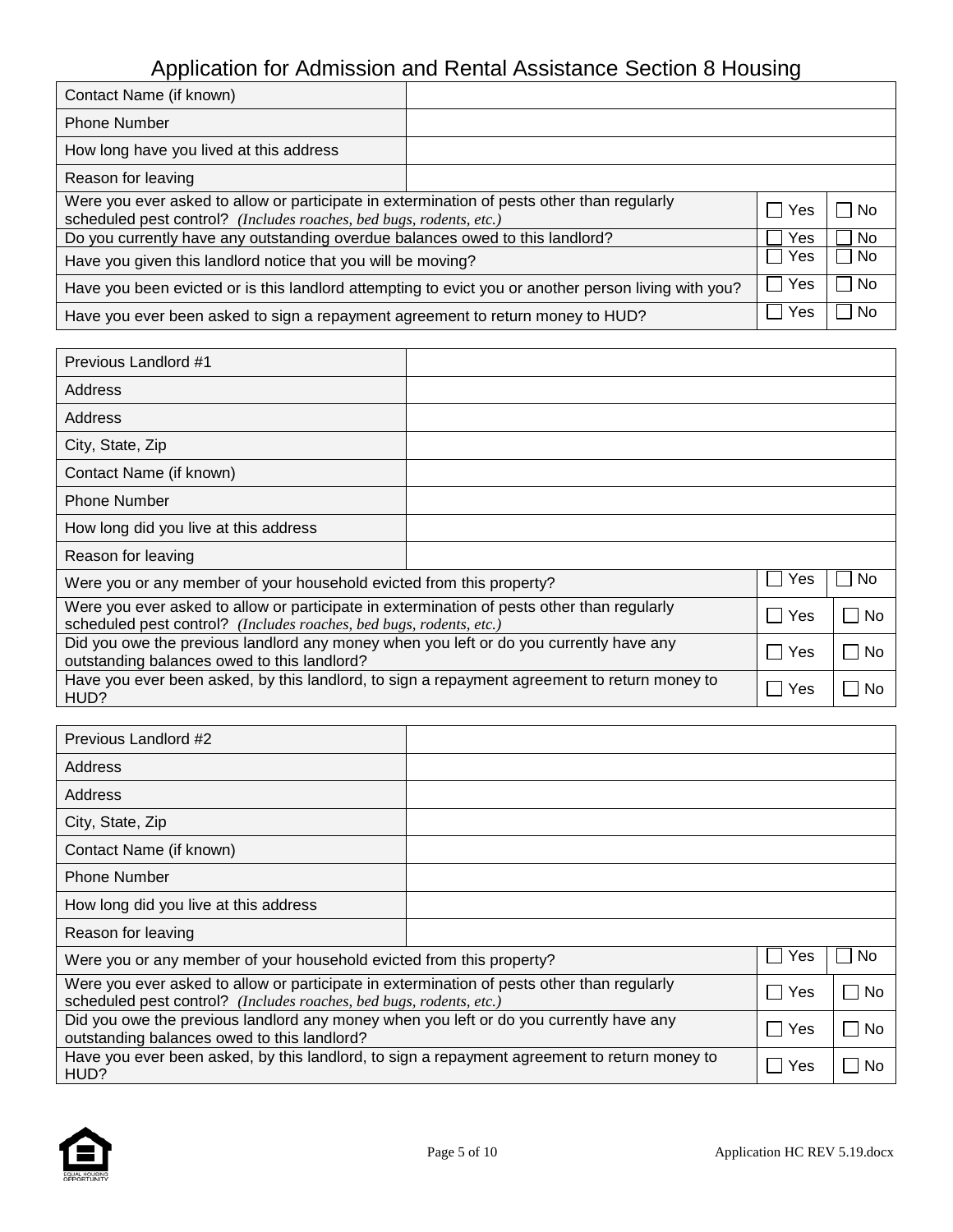## **INCOME INFORMATION: In order to determine eligibility and to ensure that your family receives the correct assistance, please provide the following information:**

| <b>ARE YOU EMPLOYED?</b> |                                                                             |                  | ∣ Yes | No. |
|--------------------------|-----------------------------------------------------------------------------|------------------|-------|-----|
|                          | If yes, please provide the name and address of your present employer below. |                  |       |     |
| Employer #1              |                                                                             |                  |       |     |
| Address                  |                                                                             |                  |       |     |
| Address 2                |                                                                             |                  |       |     |
| City, State, Zip         |                                                                             |                  |       |     |
| Phone                    |                                                                             |                  |       |     |
|                          | How much employment income do you receive?                                  | \$<br>How often? |       |     |

|                               | DO YOU OR ANOTHER ADULT HOUSEHOLD MEMBER HAVE ANY ADDITIONAL EMPLOYMENT? |                  | Yes | $\Box$ No |
|-------------------------------|--------------------------------------------------------------------------|------------------|-----|-----------|
| <b>Household Member Name:</b> |                                                                          |                  |     |           |
| Employer #2                   |                                                                          |                  |     |           |
| Address                       |                                                                          |                  |     |           |
| Address 2                     |                                                                          |                  |     |           |
| City, State, Zip              |                                                                          |                  |     |           |
| Phone                         |                                                                          |                  |     |           |
|                               | How much employment income do you receive?                               | \$<br>How often? |     |           |

|                               | DO YOU OR ANOTHER ADULT HOUSEHOLD MEMBER HAVE ANY ADDITIONAL EMPLOYMENT? |                  | Yes | No |
|-------------------------------|--------------------------------------------------------------------------|------------------|-----|----|
| <b>Household Member Name:</b> |                                                                          |                  |     |    |
| Employer #3                   |                                                                          |                  |     |    |
| <b>Address</b>                |                                                                          |                  |     |    |
| Address 2                     |                                                                          |                  |     |    |
| City, State, Zip              |                                                                          |                  |     |    |
| Phone                         |                                                                          |                  |     |    |
|                               | How much employment income do you receive?                               | \$<br>How often? |     |    |

## Does the household currently have more employers than listed above?  $\Box$  Yes  $\Box$  No

*If yes, please provide additional employment information on a separate sheet.*

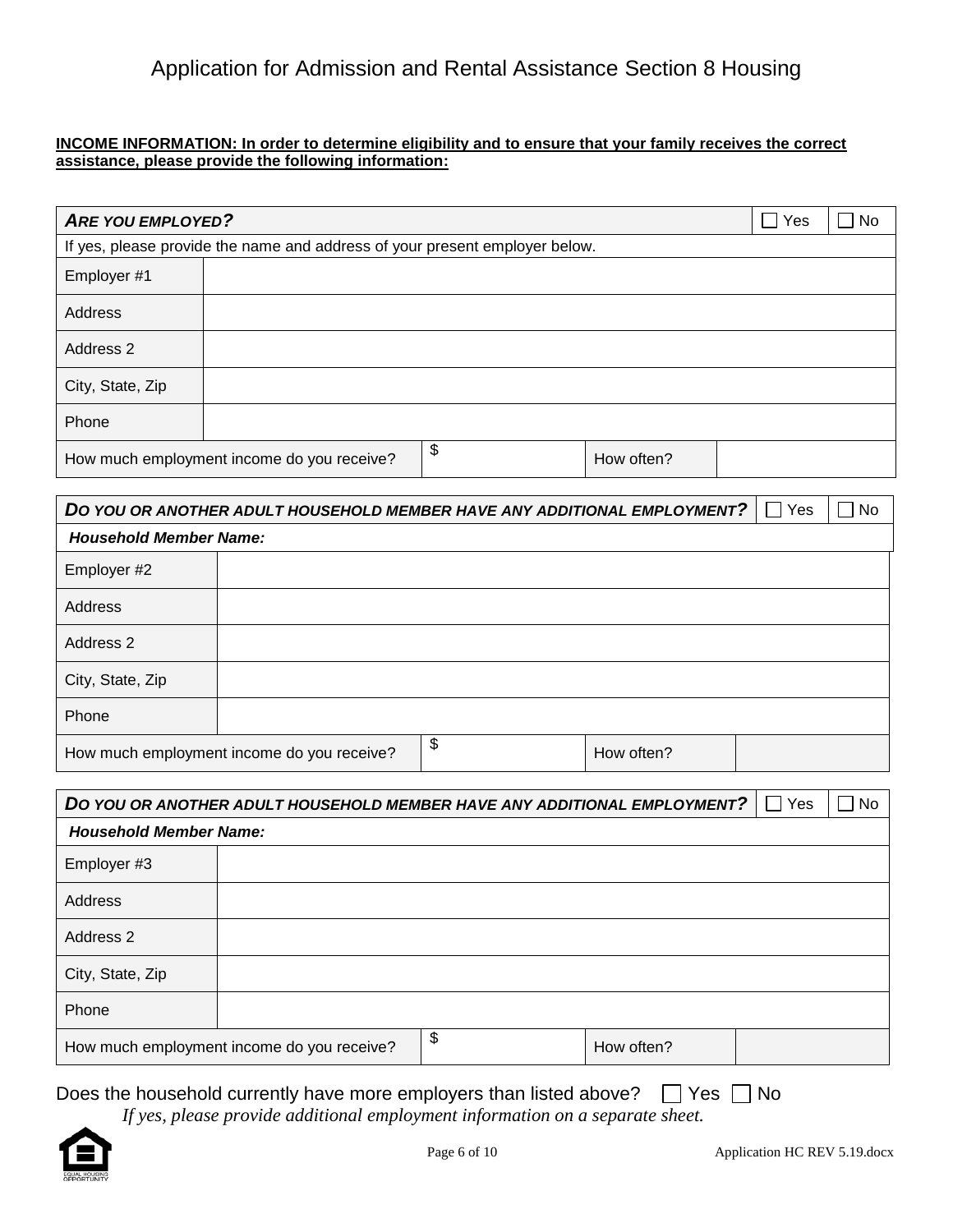## *THE OWNER/AGENT WILL NOT PROCESS THE APPLICATION IF THESE FIELDS ARE NOT COMPLETE.*

| <u>PLEASE WRITE IN 0.00, NA OR NONE IF YOU WILL RECEIVE NO INCOME FROM THESE SOURCES.</u> |              |                       |                               |                            |                         |
|-------------------------------------------------------------------------------------------|--------------|-----------------------|-------------------------------|----------------------------|-------------------------|
| HOW MUCH DO YOU RECEIVE MONTHLY?                                                          |              |                       |                               |                            |                         |
| <b>Monthly Social Security?</b>                                                           | Check        | <b>Direct Deposit</b> | Pre-paid Debit<br>Card        | \$                         |                         |
| Monthly SSI?                                                                              | Check        | <b>Direct Deposit</b> | Pre-paid Debit<br>Card        | \$                         |                         |
| <b>Monthly Retirement Benefits?</b>                                                       | $\Box$ Check | <b>Direct Deposit</b> | $\Box$ Pre-paid Debit<br>Card | \$                         |                         |
| Monthly VA Benefits?                                                                      | Check        | <b>Direct Deposit</b> | $\Box$ Pre-paid Debit<br>Card | \$                         |                         |
| <b>Monthly Unemployment Benefits?</b>                                                     | Check        | <b>Direct Deposit</b> | Pre-paid Debit<br>Card        | \$                         |                         |
| Monthly Public Assistance?                                                                | Check        | <b>Direct Deposit</b> | $\Box$ Pre-paid Debit<br>Card | \$                         |                         |
| <b>Child Support?</b>                                                                     | Check        | <b>Direct Deposit</b> | $\Box$ Pre-paid Debit<br>Card | \$                         |                         |
| Are you entitled to Alimony?                                                              |              |                       |                               | $\Box$ Yes                 | $\Box$ No               |
| Monthly Alimony Amount                                                                    |              |                       |                               | \$                         |                         |
| Income from a pension or annuity or other asset?                                          |              |                       |                               | \$                         |                         |
| Regular contributions from organizations or from individuals not living in the unit?      |              |                       |                               | \$                         |                         |
| Periodic Payments from Long-Term Care Insurance, Disability or Death Benefits?            |              |                       |                               | \$                         |                         |
| Contributions from family for rent, child care or other bills.                            |              |                       |                               | \$                         |                         |
| Any lump sum amounts from delay of payments for SSI or VA Disability                      |              |                       |                               | \$                         |                         |
| Do you receive financial aid for education assistance?                                    |              |                       |                               | $\Box$ Yes                 | No<br>$\vert \ \ \vert$ |
| Annual amount of education assistance.                                                    |              |                       |                               | \$                         |                         |
| Other?                                                                                    |              |                       |                               | $\boldsymbol{\mathsf{\$}}$ |                         |
| Other?                                                                                    |              |                       |                               | $\underline{\$}$           |                         |
| Other?                                                                                    |              |                       |                               | $\boldsymbol{\hat{z}}$     |                         |



 $\Gamma$ 

┑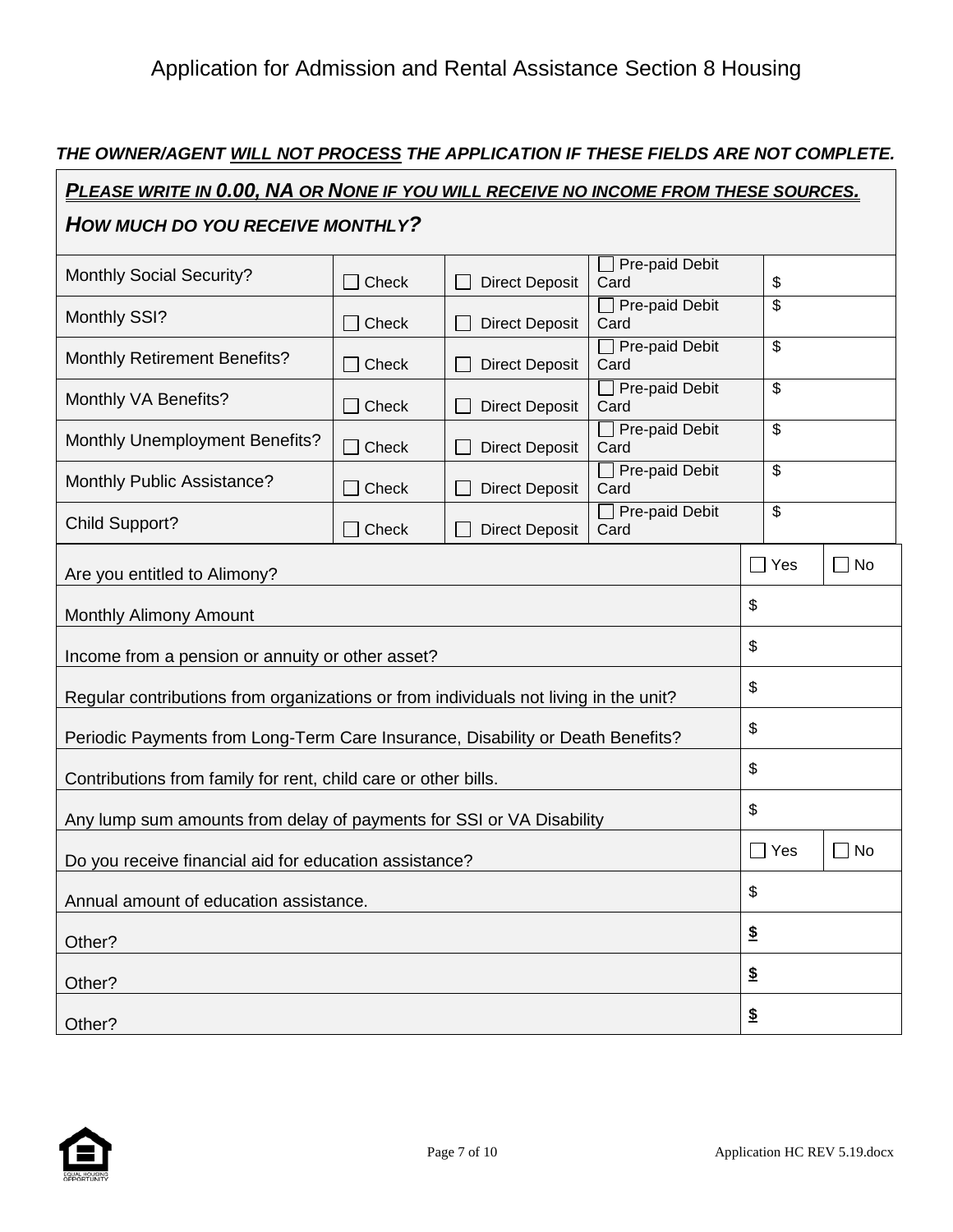**Child Care:** HUD allows you to deduct a certain amount of child care expense to allow a resident living in the unit to work, look for work or to go to school. Please indicate any child care expense for any child who is 12 years of age or younger. Expenses for children 13 or older are not allowed as part of the deduction unless the child is disabled and such expense is necessary to allow an adult household member to work. See Disability Assistance Expense below.

| Do you pay for Child Care for a minor 12 years of age or younger?          |               | l Yes | No |
|----------------------------------------------------------------------------|---------------|-------|----|
| Enables someone to: $\Box$ Work $\Box$ Seek employment $\Box$ Go to school | $\frac{1}{2}$ |       |    |
| Enables someone to: $\Box$ Work $\Box$ Seek employment $\Box$ Go to school | $\frac{1}{2}$ |       |    |
| Enables someone to: $\Box$ Work $\Box$ Seek employment $\Box$ Go to school | \$            |       |    |

**Disability Assistance Expense:** Families are entitled to a deduction for unreimbursed, anticipated costs for attendant care and "auxiliary apparatus" for each family member who is a person with disabilities, to the extent these expenses are reasonable and necessary to enable any adult to be employed. The deduction may not exceed the earned income received by the family member or members who are enabled to work by the attendant care or auxiliary apparatus.

| Do you pay for care or expenses for a disabled family member that allows any adult family<br>member to work?                                                                      | l Yes | – I No |
|-----------------------------------------------------------------------------------------------------------------------------------------------------------------------------------|-------|--------|
| <b>Monthly Amount</b>                                                                                                                                                             | \$.   |        |
| Name of Family Member who can work as a result of such an expense.                                                                                                                |       |        |
| Do you pay for equipment that allows any adult family member to work? e.g. costs to equip a<br>vehicle to make it accessible in order to allow a disabled member to drive to work | ∣ Yes | – I No |
| <b>Monthly Amount</b>                                                                                                                                                             |       |        |
| Name of Family Member who can work as a result of such an expense.                                                                                                                |       |        |

**Medical Expenses:** Households in which the **head-of-household, co-head of household or spouse are disabled or at least 62 years old** qualify for deductions based on out-of-pocket medical expenses. Please let us know if you or any members of your household have out-of-pocket expenses for the following:

| Health Insurance - 1- annual premium     | \$ |
|------------------------------------------|----|
| Health Insurance - 1 – annual deductible |    |

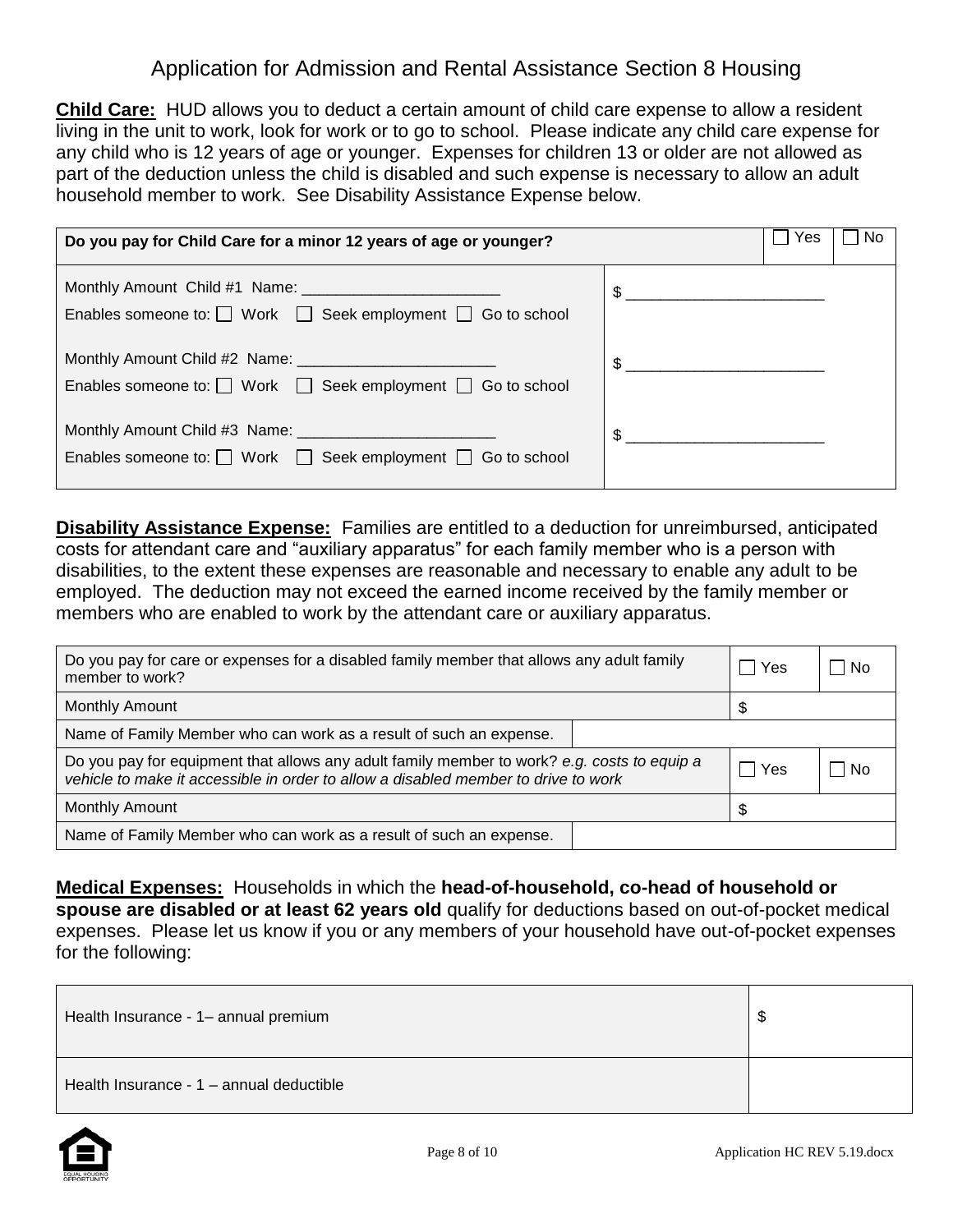| Health Insurance - 2 - annual premium                                                                                      | \$                    |      |
|----------------------------------------------------------------------------------------------------------------------------|-----------------------|------|
| Health Insurance - 2 - annual deductible                                                                                   | \$                    |      |
| Dr. visit/medical treatments - annual out-of-pocket expense                                                                | \$                    |      |
| Prescription Drugs - annual out-of-pocket expense                                                                          | \$                    |      |
| Do you have an HMO, a medical plan, or health insurance policy, which pays all or part of the cost<br>of your medications? | $\Box$ Yes            | ∏ No |
| If yes, please give the name of the HMO, plan, or insurance company.                                                       |                       |      |
|                                                                                                                            |                       |      |
| If you must pay for the medicines yourself, are you later reimbursed all or part of the cost?                              | Yes<br>$\blacksquare$ | l No |
| If yes, who reimburses you?                                                                                                |                       |      |
|                                                                                                                            |                       |      |

| Over-the-counter medical expenses to treat a specific medical condition - annual out-of-pocket<br>expense (i.e. aspirin to treat a heart condition or calcium supplements to treat osteoporosis) | \$ |
|--------------------------------------------------------------------------------------------------------------------------------------------------------------------------------------------------|----|
| Personal use items annual out-of-pocket expense (i.e. glasses, incontinent supplies, hearing aids)                                                                                               | \$ |
| Mileage to and from medical appointments                                                                                                                                                         | \$ |
| Other                                                                                                                                                                                            | \$ |
| Other                                                                                                                                                                                            | \$ |
| Other                                                                                                                                                                                            | \$ |
| Are there any other medical expenses, which you pay, that we should consider when calculating your rent?                                                                                         |    |
| Other?                                                                                                                                                                                           | \$ |
| Other?                                                                                                                                                                                           | \$ |
| Other?                                                                                                                                                                                           | \$ |
| Other?                                                                                                                                                                                           | \$ |